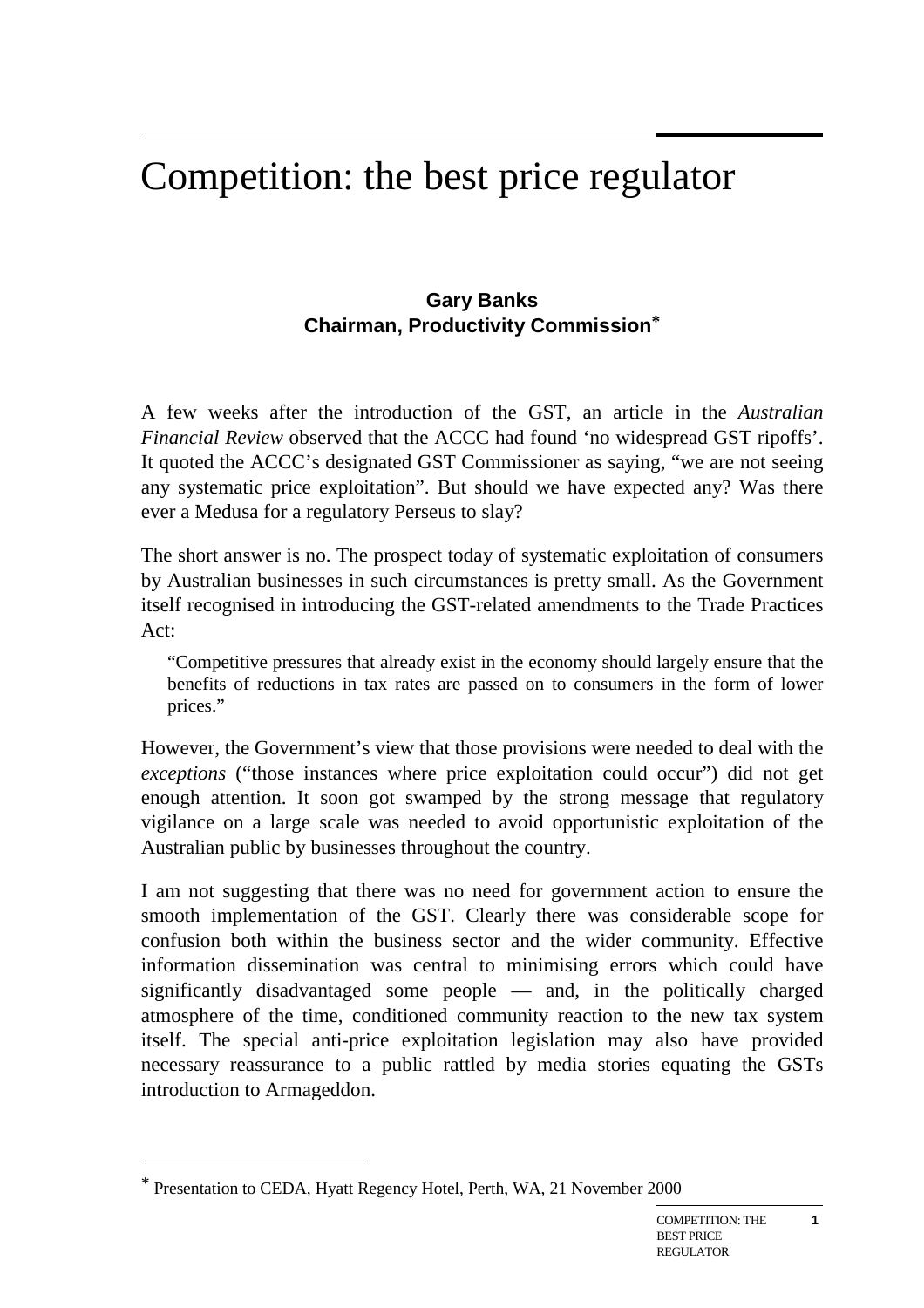That said, I would suggest that the economic need for such regulation was limited at best. For the most part, the forces of competition would have ensured that price adjustments were in keeping with net tax effects. And arguably that is the way it turned out. My concern is that because this side of the story hasn't had much airplay, the public is likely to have drawn the opposite conclusion. A legacy of the GSTs implementation could well be heightened community suspicion about markets and a predisposition towards stronger price regulation — at the very time when these are least warranted. This could in turn make it more difficult to achieve reforms to existing mechanisms for the regulatory oversight of prices, a number of which are currently the subject of Productivity Commission reviews. It is important therefore that we do not lose sight of the considerable benefits that have flowed from past reforms.

I would like to use the opportunity of this address to CEDA to put the pricing benefits of those reforms back into focus. I will also outline those circumstances in which pricing does raise legitimate policy issues and highlight some of the challenges for government regulation.

## **Transformation of the Australian economy**

There is currently an active public debate about whether Australia has claims to being a technologically 'new economy' like the USA. Some are finding this a convenient opportunity to freshen up old arguments for protecting domestic production, when it is where and how well new technology is *used* which is more important to economic performance (as WA's mining industry attests).

But there is another important respect in which the Australian economy truly deserves the label 'new': and that is in its openness to competition for the benefit of Australian consumers and efficient businesses alike.

The *old* Australian economy was more directed at protecting inefficient producers from competition. It was regulated and organised in such a way as to foster market power. In a fundamental sense, policy was premised on the exploitation of consumers and exporters for the benefit of selected firms and industries serving the local market.

Those inward-looking policies included import licensing and tariffs made-tomeasure to protect Australian manufacturing and some agricultural industries. They were also used for many years to bolster an exchange rate firmly fixed to the British pound. There were also entrenched regulatory restrictions on domestic competition (for example, the two-airline policy) and government monopolies in key utilities.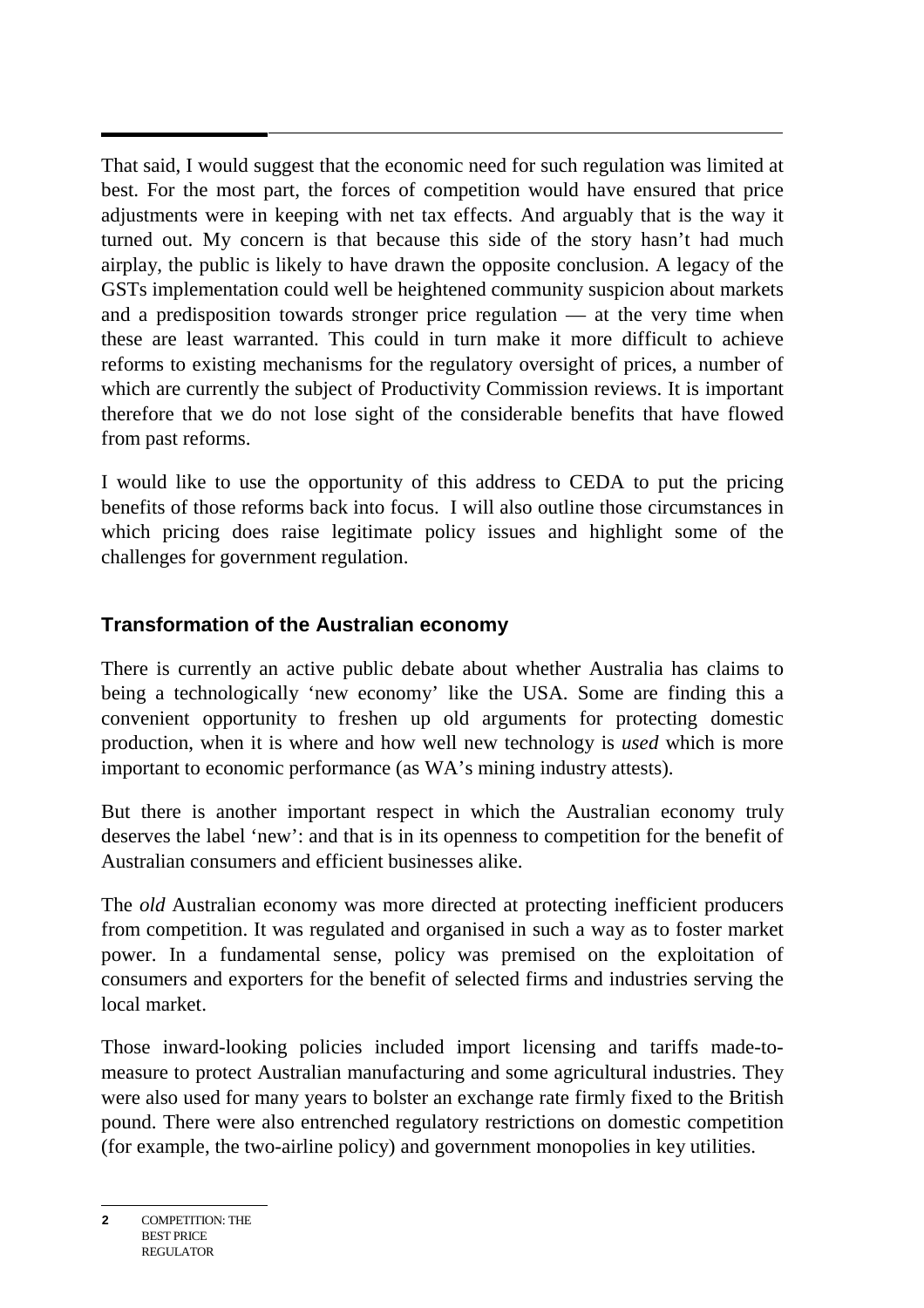Their legacy included industries that were inefficient and fragmented. Export industries exposed to increasingly competitive world markets (especially after the loss of UK agricultural markets in the early 1970s), bore the burden of import protection in the form of higher costs. (I hardly need add that this particularly disadvantaged WA compared to those Eastern states where manufacturing loomed larger.) By the 1970s and 1980s, growth in real income per person in Australia had fallen to about 1.4 per cent per year; growth in multifactor productivity to about 0.6 per cent per year.

Although there were some preliminary skirmishes in the 1970s, the dismantling of Fortress Australia really began with initiatives by the incoming Labor Government in 1983. In that year, the dollar was floated and exchange controls removed. From 1984, foreign investment restrictions which had escalated over the 1970s were progressively eased.

A lower exchange rate in turn facilitated protection reform. This progressed from painfully slow industry-by-industry decision making (following specific reviews by the IAC) to successive waves of general reduction in tariffs, combined with the dismantling of quantitative restrictions. It is salutory to recall, given the current anxiety in some quarters about reducing the general 5 per cent tariffs, that in the early 1980's average effective assistance to manufacturing was five times what it is today.

As a consequence of this liberalisation, the Australian economy today is far more integrated into world markets than it was just ten years ago. The value of foreign trade (exports plus imports) expressed as a percentage of GDP today exceeds 40 per cent; ten years ago the figure was around 30 per cent.

Importantly, exposure to international competition in goods markets also exposed shortcomings in key input and factor markets (especially public utilities and the labour market) and provided the impetus for upstream reforms. Trade liberalisation turned out to be a stalking horse of wider domestic competition reform.

Thus, by the end of the 1980s, the focus had shifted to opening to competition key service sectors and Government Business Enterprises — including in telecommunications, domestic aviation, banking and finance and public utilities. The Hilmer report in 1993 spurred the adoption by all levels of government of a National Competition Policy, implementation of which has resulted in the introduction of competition in markets hitherto dominated by government-owned legislated monopolies.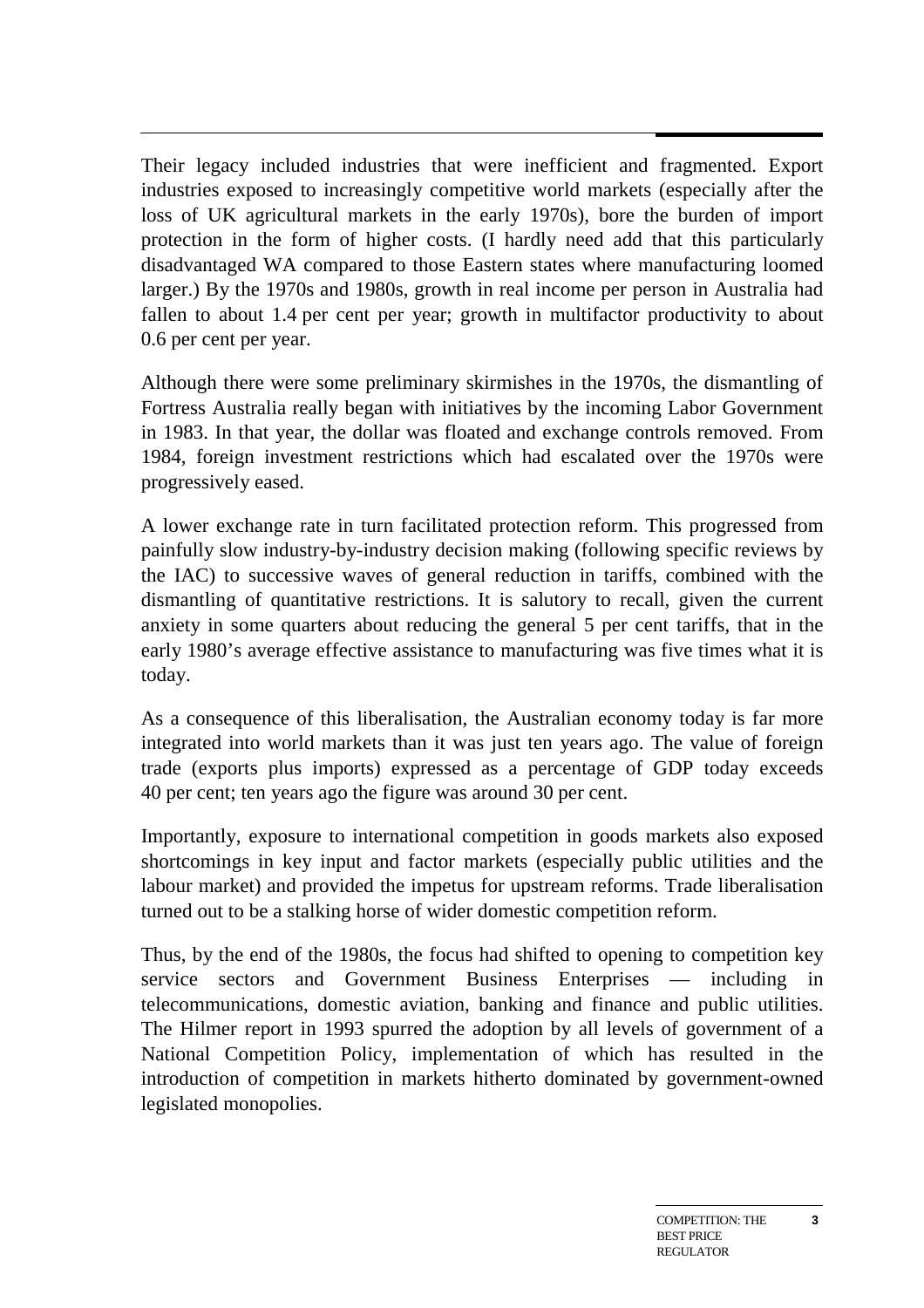Over the same period, industrial relations reforms have progressively shifted the focus away from a centralised to a decentralised system of fixing wages and conditions, with greater emphasis on negotiation at the enterprise level.

While the commitment to reform has not always been consistent, and the process is by no means complete, the upshot of all this has been a far more dynamic, flexible and competitive economy, that has delivered real efficiency gains and greater market discipline on pricing by businesses and government enterprises.

## **Reform has yielded significant benefits**

It is therefore no coincidence that throughout the 1990s, Australia experienced historically high productivity growth. Multifactor productivity growth in the market sector was of the order of 1.5 per cent per year, double the average growth in the preceding decade and a half. This sustained rise cannot be explained simply by normal business cycle effects or developments in technology. Output per hour worked is estimated to be around 15 per cent higher today than it would have been if Australia had continued on its historical growth path. Put another way, the growth that would have taken 13 years on the old path has been achieved in just six years.

## Incomes and jobs have expanded

This surge in productivity growth has in turn been the major contributor to faster growth in average incomes in the 1990s. GDP per person grew by 2.5 per cent per year over the 1990s compared with 1.5 per cent over the 1970s and 1980s.

Our most recent published research reveals that the income gains appear to have been shared fairly evenly between labour and capital, with higher productivity growth sustaining increases in real wages as well as profitability. (In other words, contrary to some preconceptions, businesses have clearly not pocketed all the gains from efficiency improvements.) Even in the presence of higher real wages, productivity growth was sufficient to allow employment to increase and the unemployment rate to decrease. This has provided a major boost in income and opportunity for many people on lower incomes.

## Prices have been 'disciplined'

The increased competition that has come with these reforms has also helped to ensure that the productivity improvements have benefited consumers, through consequent reductions in prices (and improvements in quality). For example: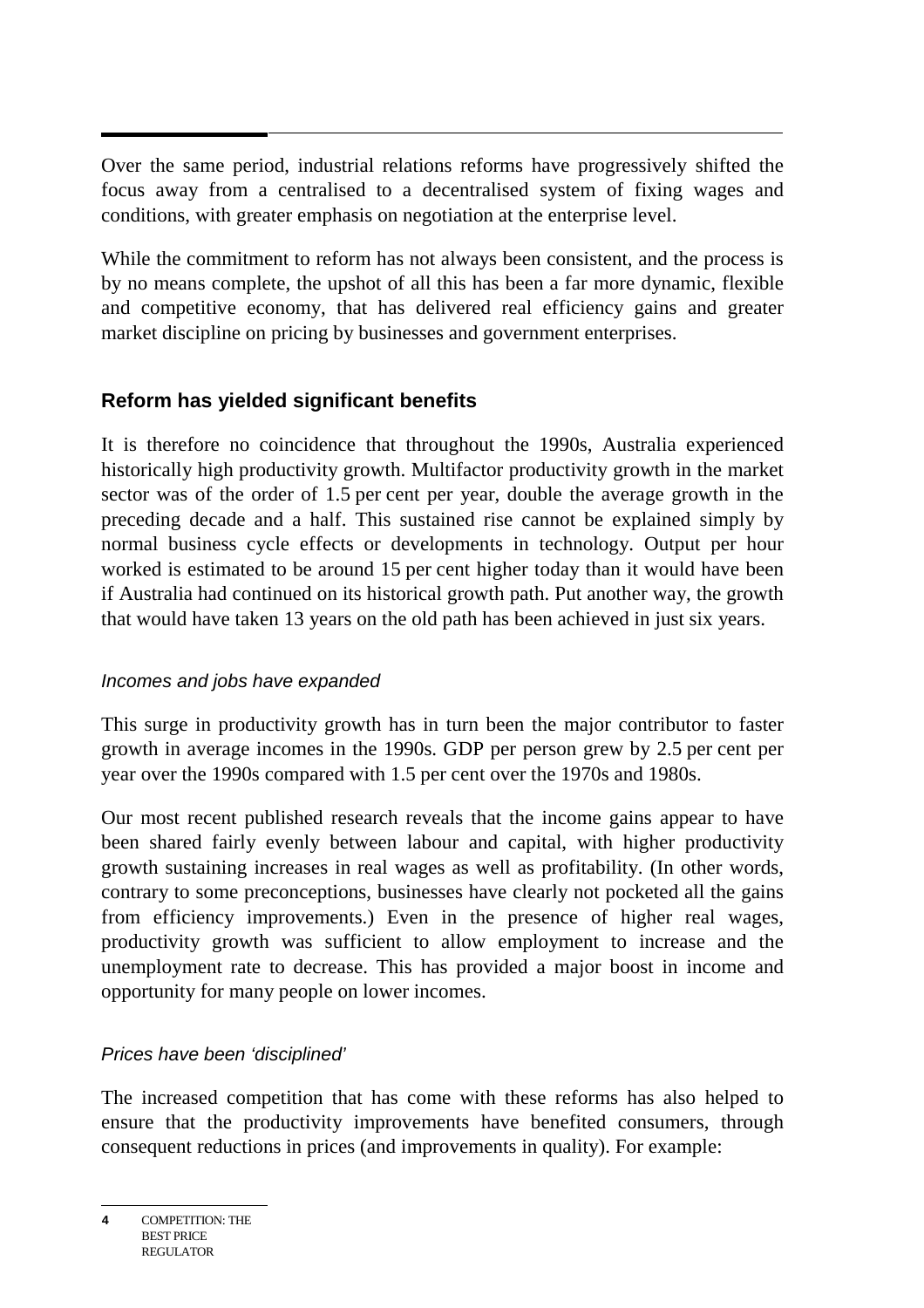- households and industrial users have benefited from declines in real electricity prices in the 1990s averaging around 16 per cent;
- telephone calls were more than 20 per cent cheaper in real terms in 1997 than in 1992;
- national rail freight rates were 16 per cent lower; and
- the real price of posting a standard letter fell by around 10 per cent.

Again, contrary to popular belief, rural and regional Australia have shared in the benefits of the new competitive economy, not least through access to lower cost inputs that have assisted the competitiveness of rural exports in world markets.

Increased exposure to world markets and greater domestic competition also appear to have facilitated lower inflation, breaking the long-standing link between protection and institutionalised wage increases. While monetary policy ultimately controls inflation, it is now under far less pressure to respond to and accommodate domestic cost pressures. Though nominal wages are growing, they are broadly tracking labour productivity growth.

Lower, more stable inflation, in turn, provides a more attractive investment climate with less of the price 'noise' which can blur signals about relative prospective rates of return from different investments – especially longer term ventures.

Clearer price signals, combined with more flexibility for enterprises to respond, appear to have facilitated adjustment of the Australian economy to the shocks of the Asian financial crisis. For example, with exports to South–East Asia stagnant, Australia's exports to the European Union increased by 25 per cent in 1997-98 compared with the previous year.

It will be interesting to see how rapidly Australian exporters now respond to their improved competitiveness *vis-à-vis* the US (provided, of course, that country does not respond to an inevitably widening trade gap by increasing its trade barriers).

The price disciplining effects of heightened competition are further illustrated by the muted initial response of domestic prices to the inflationary pressures resulting from rising oil prices and the fall in the Australian dollar. Analysis of the most recent producer price data has revealed that:

"At each stage of the production chain [firms] were absorbing cost increases. The result was consistent with a high degree of competitive pressure, and indicated that the flowthrough to retail prices might be less than previously feared." (*Australian Financial Review, 24 October 2000, p3)*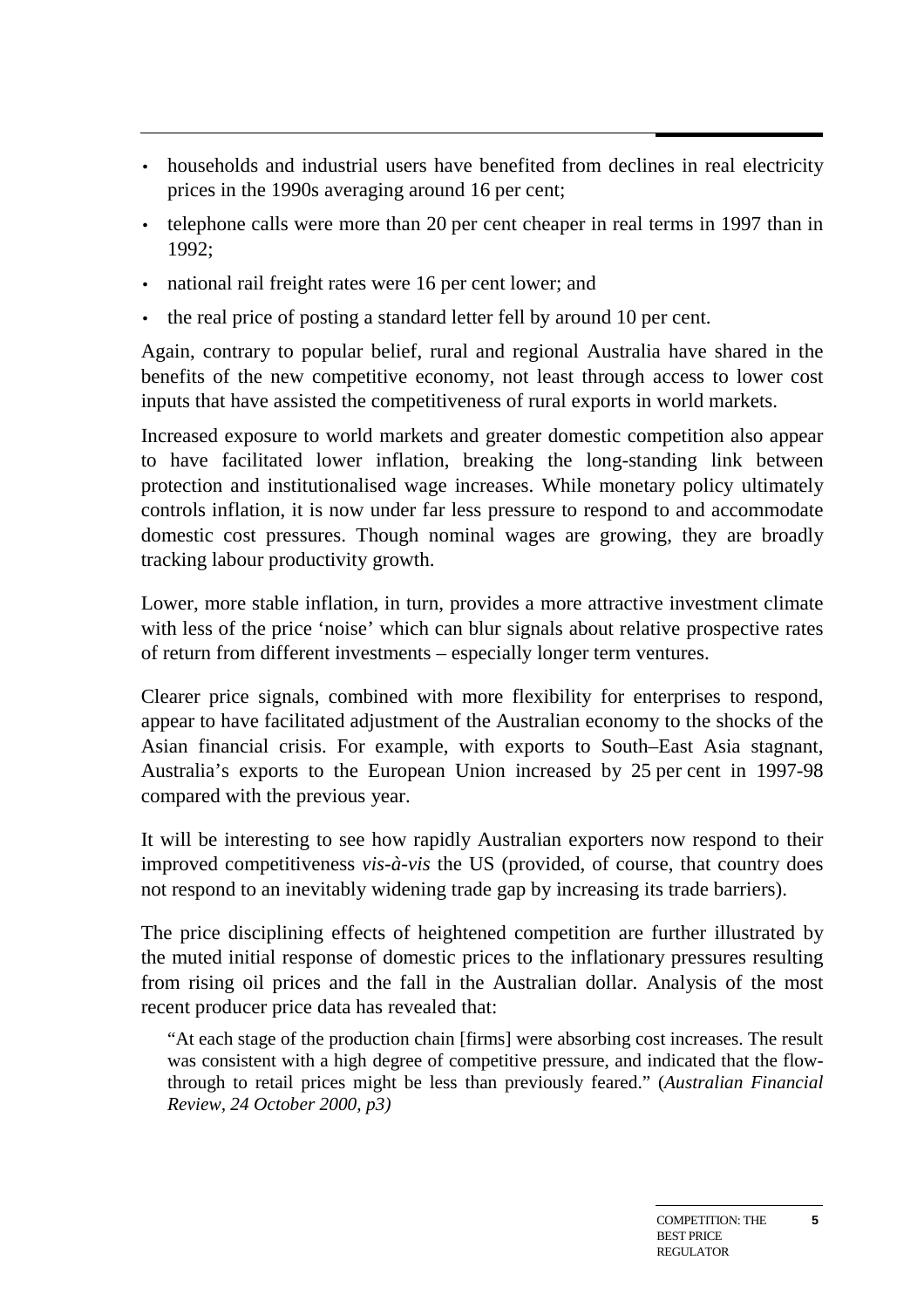This is consistent with the results of post-GST price surveys, which reveal that 60 per cent of the prices either rose by less, or fell by more, than had been anticipated by the ACCC.

## **When is pricing a policy problem?**

Clearly the microeconomic reforms of the past decade and a half have enabled the market to become a pretty effective price regulator in the public interest.

The main focus for policy concern about pricing behaviour today, should be those firms and industries that for some reason are able to retain sufficient market power to keep their prices well above their costs.

The key to market power is how much business a firm would lose if it increased its prices. Returning to the GST, many firms were already clearly concerned that the new tax would depress demand for their goods and services, without courting further disadvantage by raising their prices more than their competitors. And for those looking forward to gaining more business from a net reduction in their taxes, not passing on the tax reduction in lower prices would have compromised this.

Ross Gittins, writing in the *Sydney Morning Herald* ('Big Brother's watching thankfully', 24 June 2000), has argued that one reason why this may not have held, was the consumer's relative lack of information about the incidence of the GST (the problem of 'asymmetric information') which might make them appear "ripe for the picking". However, the nice thing about competitive markets is that their effectiveness in disciplining prices does not depend on consumers knowing how prices are *calculated;* only how they *compare* among alternative suppliers.

No doubt, in the very short term, and especially for low cost items, consumers may not bother looking around much. But, in time, they could be expected to find out if their preferred outlet has been charging more than elsewhere (even if they weren't sure why) and to act accordingly. Most suppliers would anticipate and wish to avert such loss of business. The risk to a firm's reputation of consumers actually concluding that they had been *had* would only reinforce this.

This process depends of course on there being adequate alternative sources of supply of substitute goods and services. Analysis of this question is central to the case for government intervention.

Market shares and market concentration are long-standing indicators of market power. But taken on their own they can be misleading.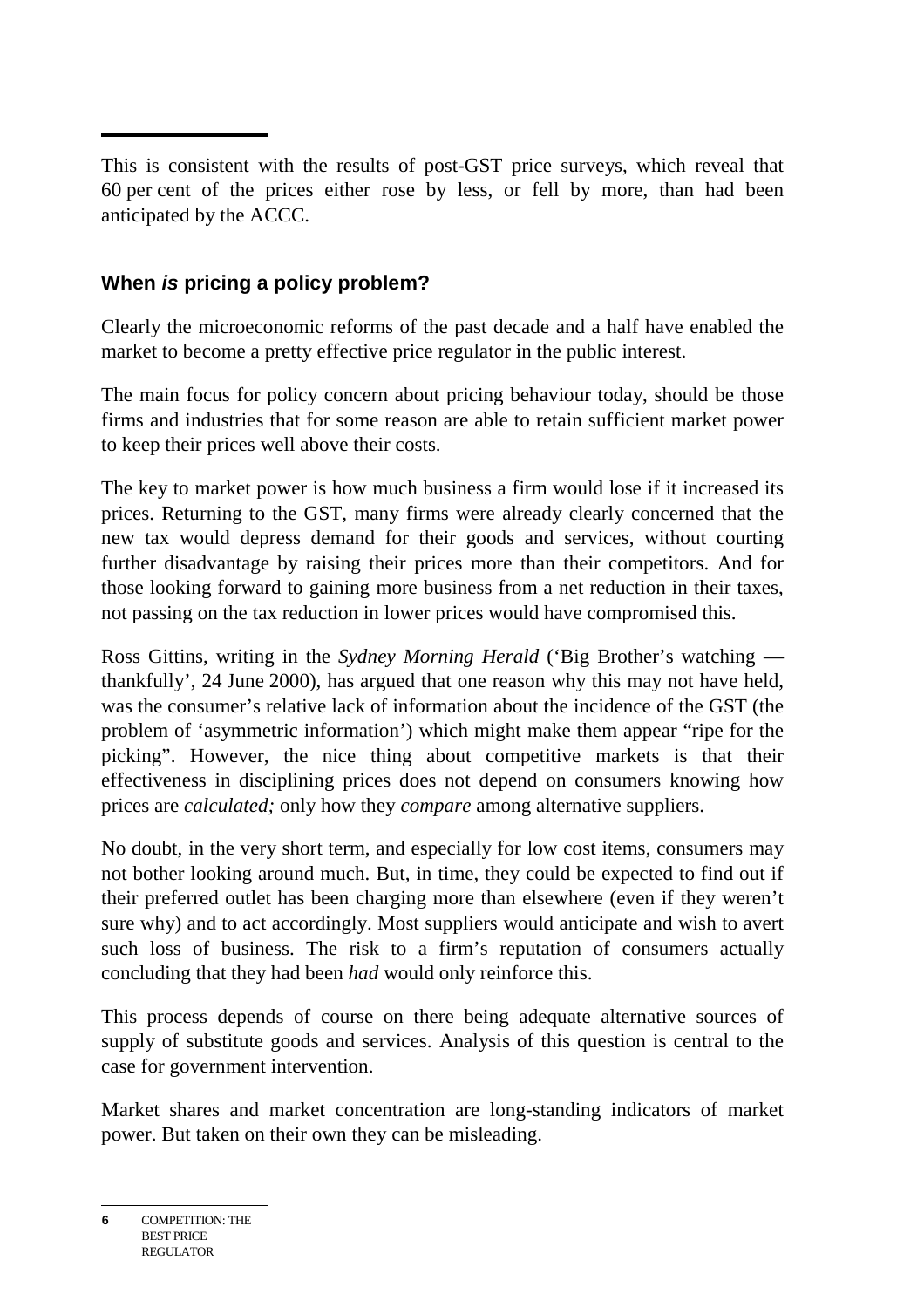For example, in markets which face (arms-length) import competition, even a single local supplier may have no real market power. These days there are not many manufacturing industries for which import penetration is below 5 per cent of the market. And once imports have a toehold, they generally can be increased quickly to displace more highly priced domestic goods.

But even where imports are not a direct threat, as in many service industries, there can be strong competitive pressures in concentrated markets. Rivalry within duopoly market structures is commonplace. For example, competition between Australia's two airlines after deregulation removed price controls and entry restrictions led to a 25 per cent drop in airfares. The entry of Optus accelerated the rate of decline in long distance telephone charges on top of technological gains. The dominance of Coles and Woolworths has seen no diminution of price competition in food retailing (as smaller outlets through the country have testified). These outcomes are consistent with some US research into highly concentrated markets where the number of firms has increased, which revealed that most of the consequent price reductions came from the entry of the second or third firms, with little further reductions from additional entrants.

Prices in some concentrated industries in Australia are of perennial concern, yet there is little evidence of persistent abuse of market power. For example, a number of reviews of the petroleum industry by the ACCC and the Commission have found little evidence of profiteering. The main problem in this industry is episodes of cartel pricing by overseas oil producers. In US dollar terms, crude prices have risen almost three-fold in the past couple of years. Add to that the effects of the depreciation of the Australian dollar and most of the recent price rises at the petrol pump are accounted for.

Ultimately, persistent market power necessitates a constraint on actual or potential competition. Firms strive constantly to develop market advantages in order to earn higher profits. But unless they are protected from competitors, they will generally be forced to charge competitive prices. For it to be sustained, market power requires not only a large market share and no major competitors, but also the presence of significant barriers to entry.

In the old Australian economy, barriers to entry were pervasive and generally introduced by governments themselves. They included regulatory barriers to foreign trade and investment, as well as sanctioned and protected domestic monopolies such as public utilities. Many, but not all, of these have been removed.

Apart from such regulatory impediments – which should be tackled directly – the only barriers to entry that should matter these days are those which involve a sustainable cost penalty on new entrants relative to established firms. Some features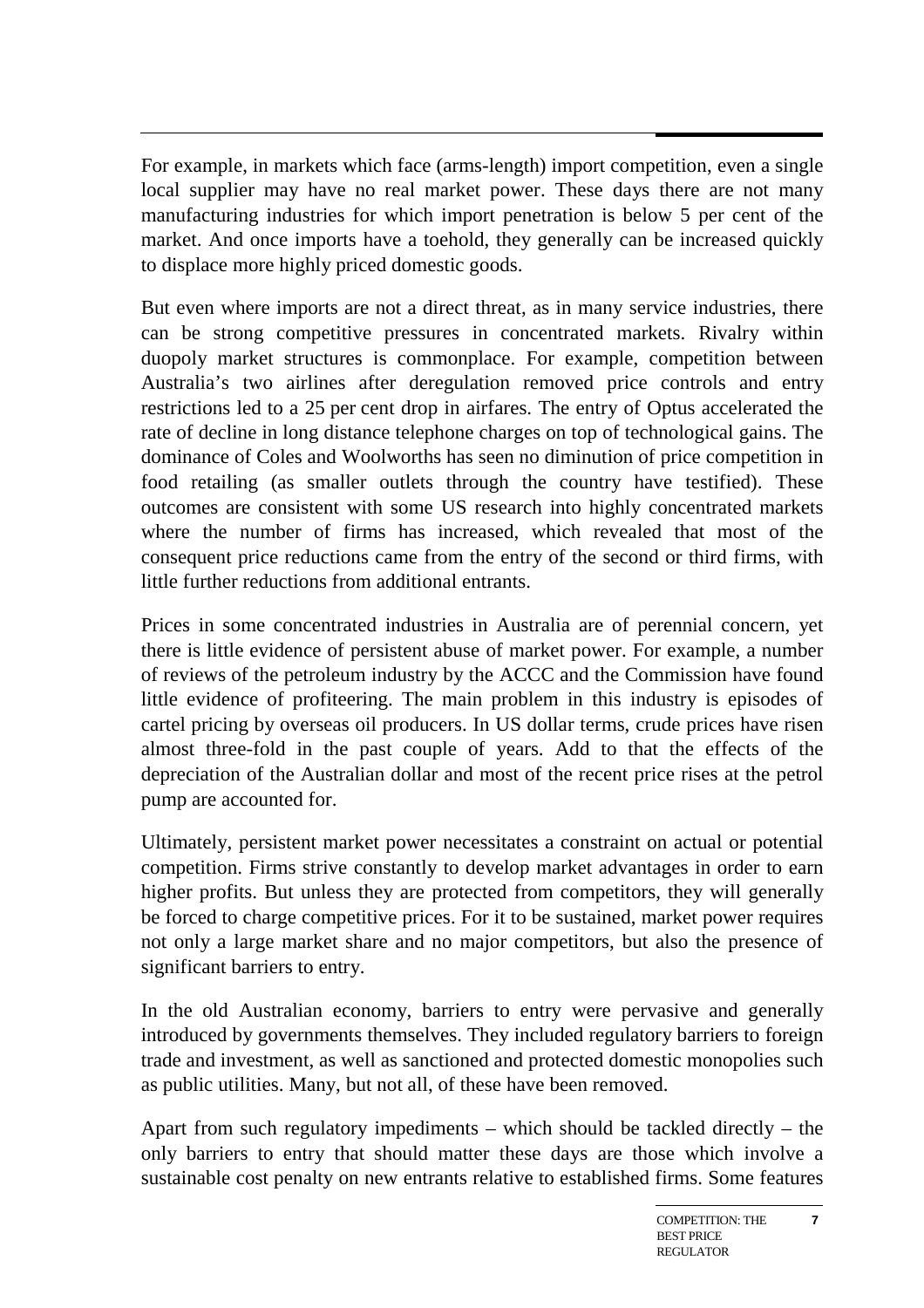of markets which dissuade potential competitors are not barriers in this sense, having more to do with the efficiency or superior marketing performance or reputation of the incumbent. The main barriers of policy relevance involve major scale or network economies and sunk costs, such that entry becomes too costly or risky for efficient potential rivals even when the incumbent's prices are generating above normal profits.

Markets which are highly concentrated, with little or no import potential and significant (non-regulatory) barriers to entry are not widespread in Australia's new economy. That also means that there aren't too many markets where governments need to intervene to address the consequences of market power.

The Commission has previously emphasised the importance of ensuring that, in seeking to prevent mergers which "substantially lessen competition" under Australia's trade practices laws, markets are not too narrowly defined, or market shares and concentration ratios set too low. Otherwise there is a danger of inhibiting efficiency enhancing mergers, including those needed to generate sufficient scale to compete effectively in global markets.

It has been argued that prevention of market power through merger regulation does have an important role to play, because government lacks effective price control powers once market power develops. Another way of looking at this is that the potential for costs from merger regulation, while significant, may be smaller than those associated with price regulation.

## **Perils of price regulation**

Prices perform a number of functions critical to the effective operation of any economy. In the shorter term, prices signal market changes to consumers and producers and encourage responses. Prices ration supply amongst consumers according to willingness to pay and indicate the opportunity cost of resources used in production of goods and services. If prices are artificially constrained, they may be prevented from performing these functions efficiently. Artificially low prices of goods and services can be at least as costly to society as excessively high prices.

You might recall (not so long ago) the hurdles that potential borrowers had to jump to obtain mortgage finance when ceilings applied to home loan interest rates. As well as being highly inefficient in allocating available funds, the interest rate ceiling did not appear to be superior in terms of 'fairness'. Potential borrowers had to build up savings and demonstrate bank loyalty. Single men found it difficult to get finance and single women were virtually excluded from the market.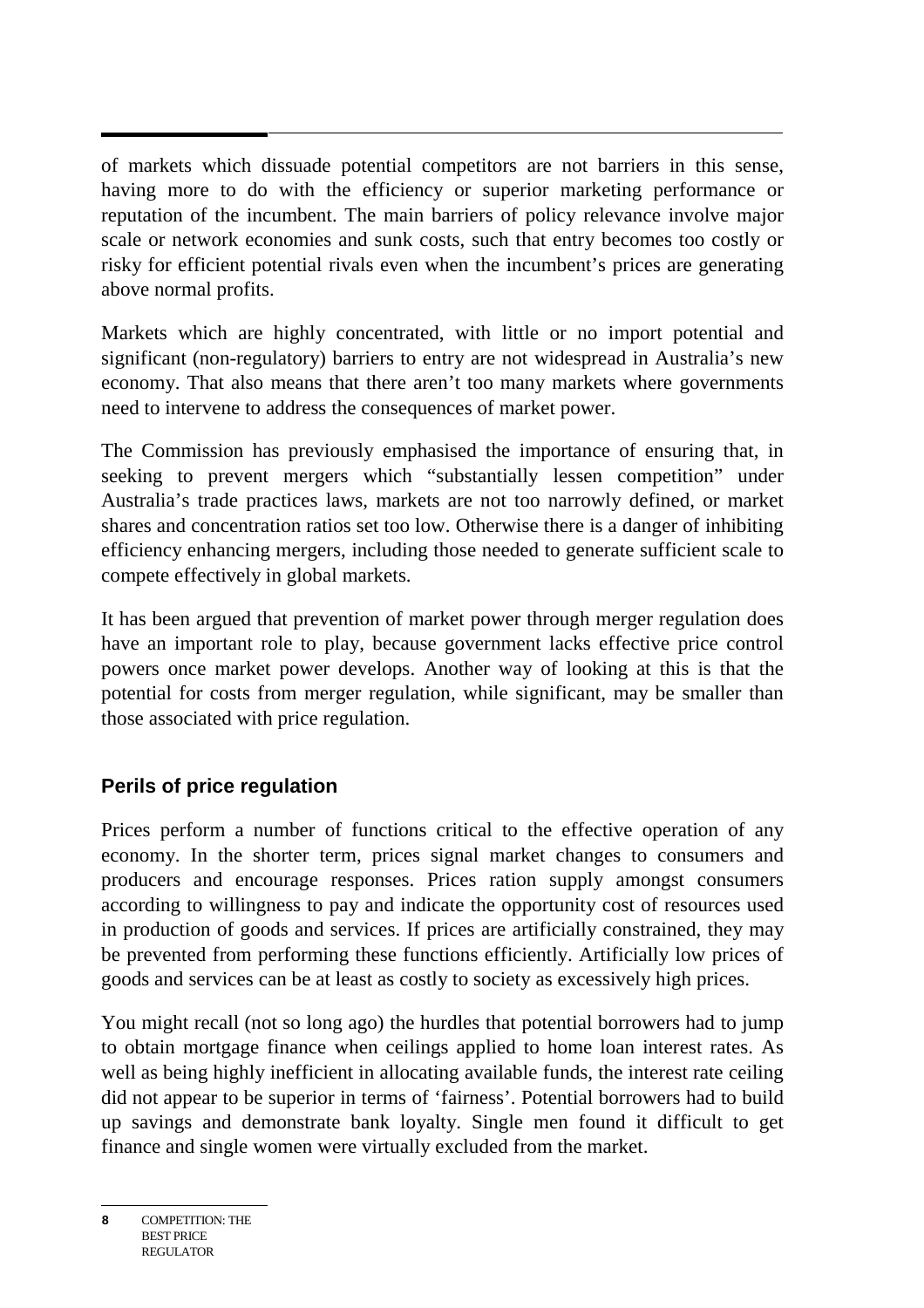If markets are to clear, prices must be allowed to adjust both upwards and downwards to changes in input costs, tastes, technology and other market influences. Usually this adjustment will take time (depending on the nature of the industry) during which above or below normal profits might emerge. These apparently aberrant prices and returns are an essential but temporary part of the market dynamic.

In a reasonably competitive market, a rise in a price above long-run cost (including a 'normal' profit) will signal the opportunity for profitable investment. This is the key mechanism for attracting increased supply which, in turn, competes away any short-term 'rents'. If the signal — that is, the increase in price and profitability — is repressed or obscured, so too is the desirable investment and production.

The informational difficulties facing regulators attempting to second-guess efficient market prices are legion. To be able to set efficient prices in circumstances of changing market conditions, a regulator essentially needs to know everything that the managers of regulated firms know. And of course those managers have every incentive to ensure that that doesn't happen.

The critical importance of prices to decision making by producers and consumers, together with the informational and other constraints on regulators, mean that price oversight must always face the real risk of distorting investment and reducing incentives to be efficient and innovative, as well as placing a compliance burden on the firms subject to regulatory oversight. In other words, against the possible consequences of market failure need to be set the possible consequences of government regulatory failure.

Thus the Commission has concluded, in its current review of the Prices Surveillance Act, that price oversight should be treated as an instrument of last resort. It should be confined to those situations of substantial market power where there are no direct pro-competitive alternatives for dealing with it, and where the benefits are likely to exceed the costs.

## The Prices Surveillance Act

The PSA as it is currently constituted is not well designed for this purpose. The legislation had its origins in the prices and incomes policy approach of an earlier time. As a *quid pro quo* for wages restraint, it operated as a wide-ranging discretionary vehicle for fighting inflation on a firm-by-firm basis — arguably never likely to be a very effective strategy.

As a more targeted instrument of competition policy, the PSA has some significant deficiencies, including the absence of a clear legislative statement of objectives, no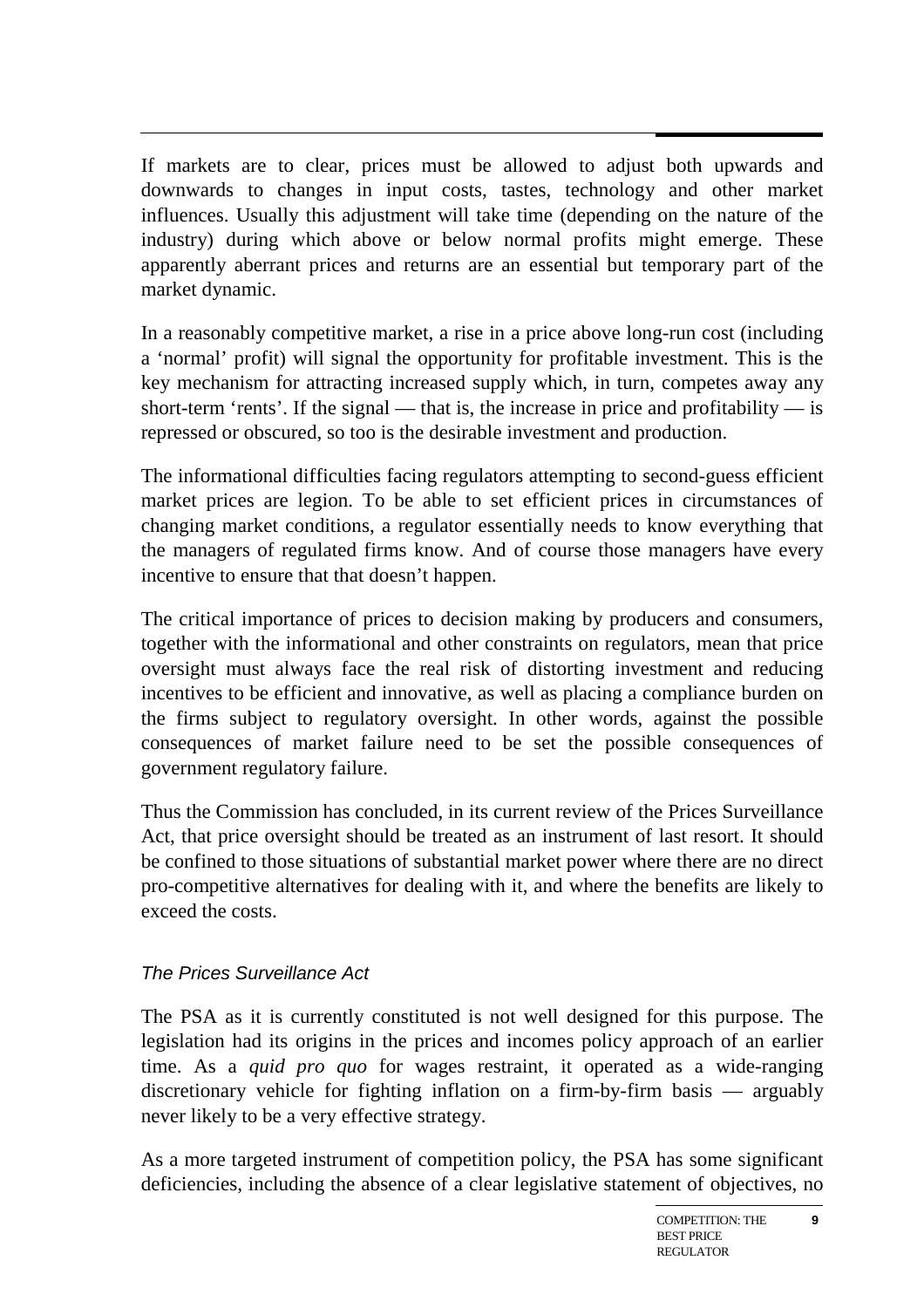requirement to assess the significance and causes of possible instances of 'unscrupulous' pricing, and no requirement to assess the costs and benefits of surveillance relative to other (pro-competitive) options.

While the design of the PSA is somewhat anachronistic, trends in its application have been more in tune with contemporary circumstances. For example, in 1991 there were 75 companies in 24 product categories declared under the PS Act – covering items as diverse as petroleum, beer, biscuits, toiletries and pet food. In 1994, when the Industry Commission made a submission to a wide-ranging PSA review of declarations, there were still 19 product categories covered, of which we assessed that only three or four were justified when assessed against the tests for market power. Today the PSA surveillance activity is currently confined to those four categories: air services, airports, harbour towage and postal services.

In all these activities there are legitimate concerns about the potential for inefficient pricing arising from natural monopoly. But these and other areas of monopoly infrastructure are also covered by alternative instruments of prices oversight outside the PS Act, under industry-specific regulatory regimes (such as for water, rail, and telecommunications) and the general provisions of the Trade Practices Act relating to access to essential or bottleneck facilities (Part IIIA).

The Commission's current inquiries into Part IIIA and telecommunications will allow us to consider the relative merits of these different instruments for dealing with oversight of (natural) monopoly infrastructure services. The remaining issue, of course, is whether there are other circumstances which would still warrant a general PSA-type vehicle and, if so, how it should be designed. The Commission has argued that best practice regulation in this area, as in others, necessitates a sequential process of assessing the extent and causes of an alleged pricing problem followed by explicit consideration of options for dealing with it, including the possibility of no action. The institutional separation of responsibility for assessing the need for prices oversight from the responsibility for implementing it also has much to commend it.

#### The National Access Regime

The national access regime had its origins in the Hilmer Review of National Competition Policy. It was designed to ensure that owners of major bottleneck facilities – such as some gas pipelines, rail tracks or electricity grids – could not deny access to potential competitors in upstream or downstream markets, leading to excessive prices to final users or consumers.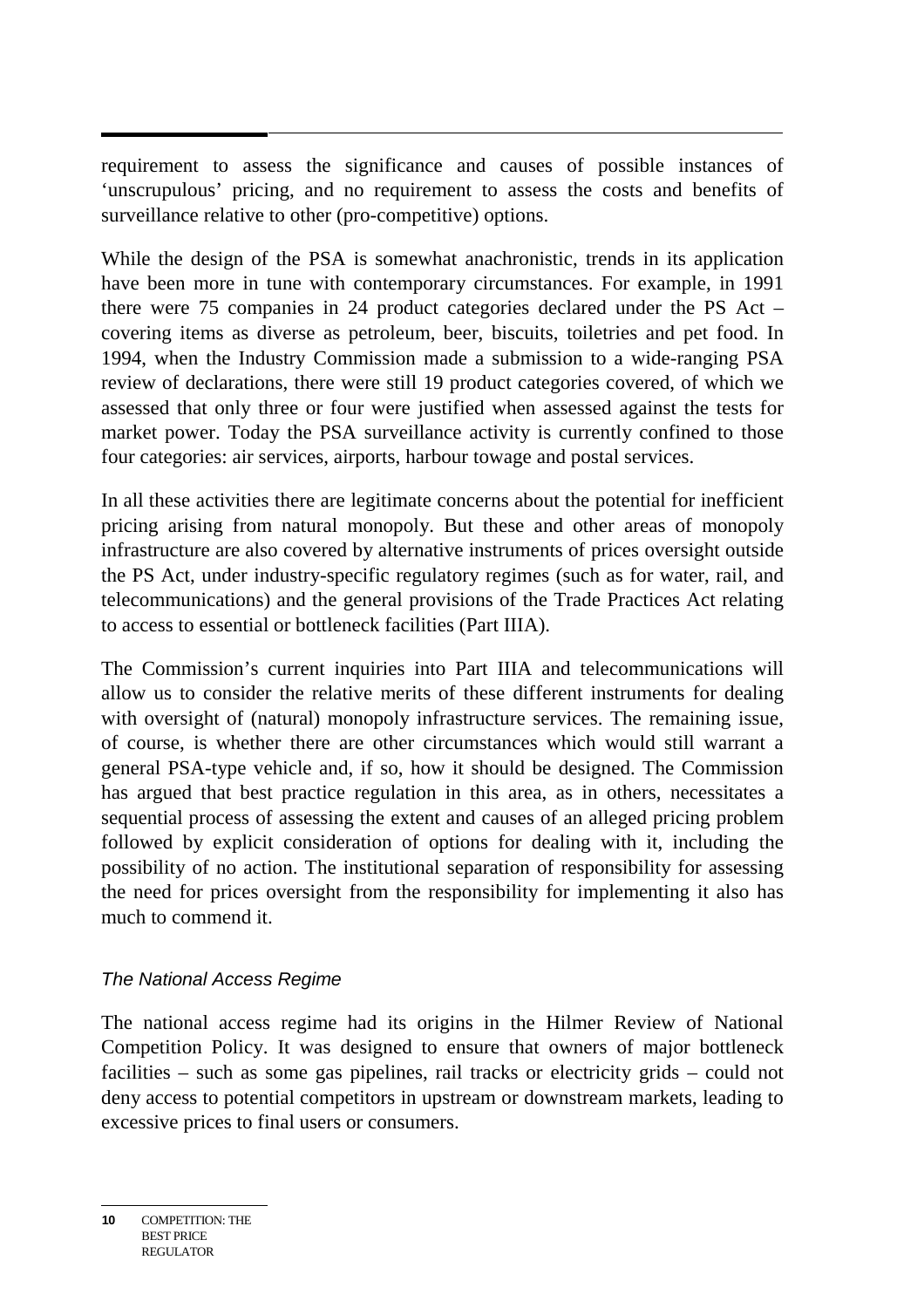Hilmer's main concern was with vertically integrated facilities, which can have a clear incentive to deny access to a competitor. However, the enacted national regime also covers owners of separate essential facilities (like airports and some rail lines) who have every incentive to allow access to users (who don't compete with them), but who are potentially in a position to set monopoly prices.

In both cases, it seems clear that the primary concern is the prices and conditions of access, rather than access itself. And, while the regime allows the parties to negotiate their own arrangements — and thus would appear more light handed than explicit price regulation — the arbitration role of the regulator stands behind those negotiations, and over time might be expected increasingly to condition the outcomes.

As in the case of the PSA, a threshold question in reviewing these regulations is whether the problem justifies the solution.

The concern is that denial of access, or its excessive pricing, will reduce competition to the detriment of consumers or users of the final service – through high prices or reduced quality or choice. Working out how detrimental this might be to efficiency, however, is not straightforward. The answer may well depend on the particular circumstances of each case — which leads to questions about the pros and cons of general versus industry-specific approaches to such regulation.

Against the potential gains from lower cost or more abundant services in the shorter term, access regulation needs to consider the potential impacts on investment in infrastructure and thus the provision of such essential services in the long term.

The challenge, in common with other more direct forms of price oversight, is to constrain the scope for inefficient monopoly behaviour without deterring or delaying efficient investment. Questions have been raised with the Commission as to whether the current national access regime (and the regulatory regimes for specific industries) adequately meet this objective.

#### **Restrictions on competition remain**

These issues are complex and contentious and will benefit from a thorough public examination. However, the fact that they are confined to specific circumstances largely to do with natural monopoly — underlines my broader message that in most markets pricing raises no policy concerns.

That is not to imply that there is nothing more for governments to do in this respect. Indeed, there are several industries and activities in the economy where prices remain too high as a consequence of government actions: